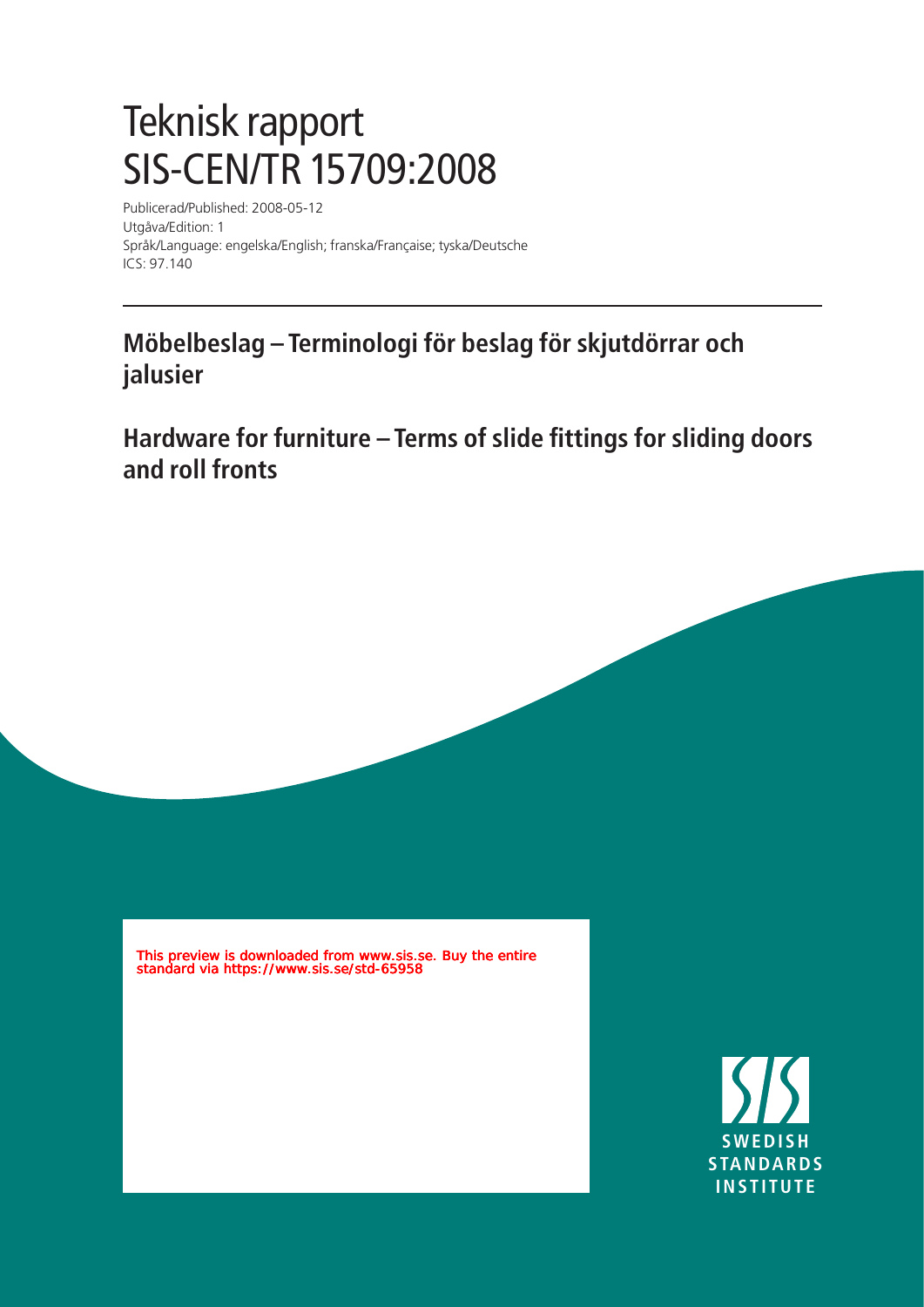## Hitta rätt produkt och ett leveranssätt som passar dig

### **Standarder**

Genom att följa gällande standard både effektiviserar och säkrar du ditt arbete. Många standarder ingår dessutom ofta i paket.

#### **Tjänster**

Abonnemang är tjänsten där vi uppdaterar dig med aktuella standarder när förändringar sker på dem du valt att abonnera på. På så sätt är du säker på att du alltid arbetar efter rätt utgåva.

e-nav är vår online-tjänst som ger dig och dina kollegor tillgång till standarder ni valt att abonnera på dygnet runt. Med e-nav kan samma standard användas av flera personer samtidigt.

#### **Leveranssätt**

Du väljer hur du vill ha dina standarder levererade. Vi kan erbjuda dig dem på papper och som pdf.

#### **Andra produkter**

Vi har böcker som underlättar arbetet att följa en standard. Med våra böcker får du ökad förståelse för hur standarder ska följas och vilka fördelar den ger dig i ditt arbete. Vi tar fram många egna publikationer och fungerar även som återförsäljare. Det gör att du hos oss kan hitta över 500 unika titlar. Vi har även tekniska rapporter, specifikationer och "workshop agreement". Matriser är en översikt på standarder och handböcker som bör läsas tillsammans. De finns på sis.se och ger dig en bra bild över hur olika produkter hör ihop.

#### **Standardiseringsprojekt**

Du kan påverka innehållet i framtida standarder genom att delta i någon av SIS ca 400 Tekniska Kommittéer.

# Find the right product and the type of delivery that suits you

#### **Standards**

By complying with current standards, you can make your work more efficient and ensure reliability. Also, several of the standards are often supplied in packages.

### **Services**

Subscription is the service that keeps you up to date with current standards when changes occur in the ones you have chosen to subscribe to. This ensures that you are always working with the right edition.

e-nav is our online service that gives you and your colleagues access to the standards you subscribe to 24 hours a day. With e-nav, the same standards can be used by several people at once.

### **Type of delivery**

You choose how you want your standards delivered. We can supply them both on paper and as PDF files.

### **Other products**

We have books that facilitate standards compliance. They make it easier to understand how compliance works and how this benefits you in your operation. We produce many publications of our own, and also act as retailers. This means that we have more than 500 unique titles for you to choose from. We also have technical reports, specifications and workshop agreements. Matrices, listed at sis.se, provide an overview of which publications belong together.

### **Standardisation project**

You can influence the content of future standards by taking part in one or other of SIS's 400 or so Technical Committees.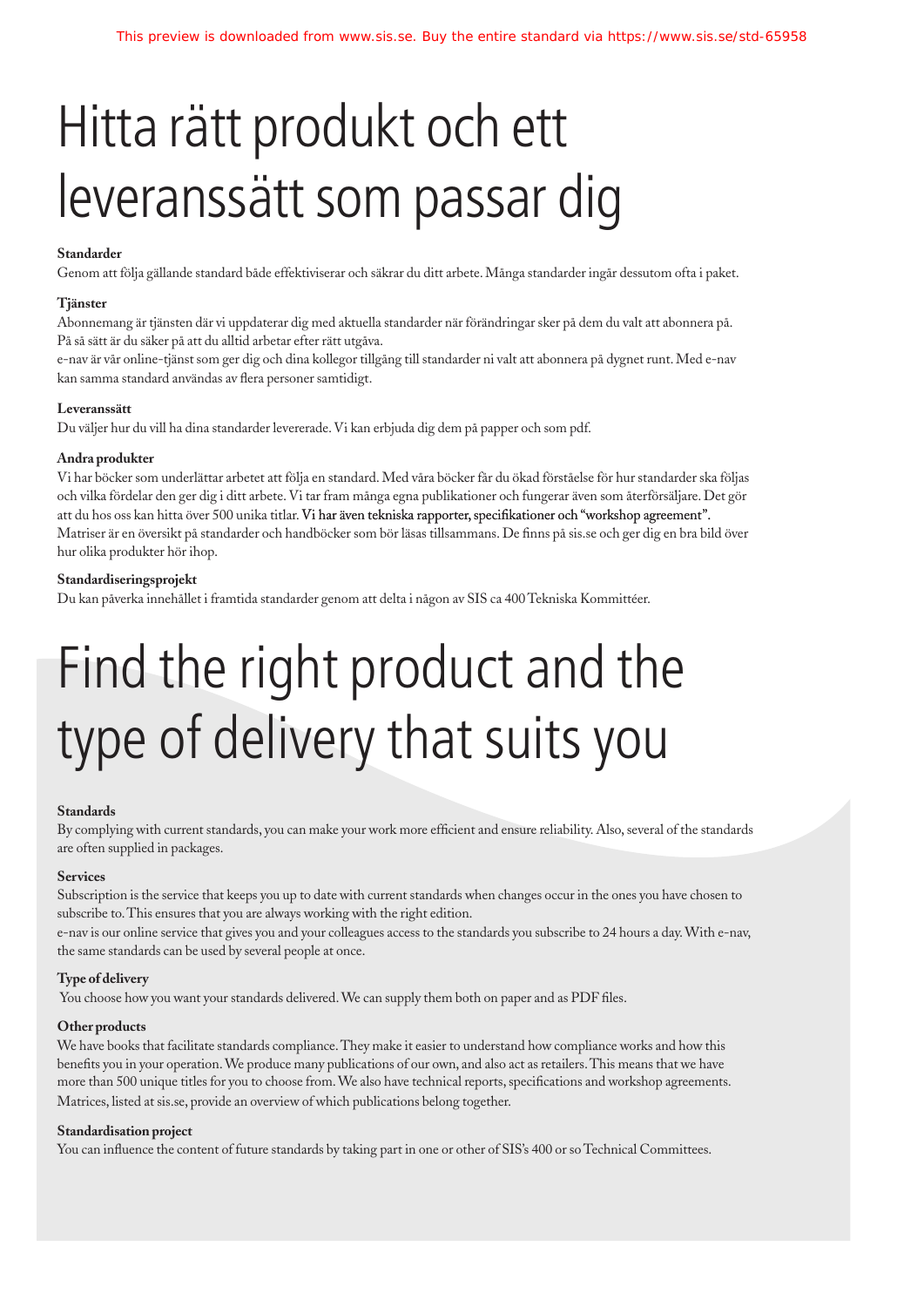Denna tekniska rapport är inte en svensk standard. Detta dokument innehåller den engelska språkversionen av CEN/TR 15709:2008.

This Technical Report is not a Swedish Standard. This document contains the English version of CEN/TR 15709:2008

av denna produkt regleras av slutanvändarlicensen som återfinns i denna produkt, se standardens sista sidor.

<sup>©</sup> Copyright/Upphovsrätten till denna produkt tillhör SIS, Swedish Standards Institute, Stockholm, Sverige. Användningen<br>av denna produkt regleras av slutanvändarlicensen som återfinns i denna produkt, se standardens sis

Upplysningar om sakinnehållet i standarden lämnas av SIS, Swedish Standards Institute, telefon 08-555 520 00. Standarder kan beställas hos SIS Förlag AB som även lämnar allmänna upplysningar om svensk och utländsk standard.

Information about the content of the standard is available from the Swedish Standards Institute (SIS), tel +46 8 555 520 00. Standards may be ordered from SIS Förlag AB, who can also provide general information about Swedish and foreign standards.

SIS Förlag AB, SE 118 80 Stockholm, Sweden. Tel: +46 8 555 523 10. Fax: +46 8 555 523 11. E-mail: sis.sales@sis.se Internet: www.sis.se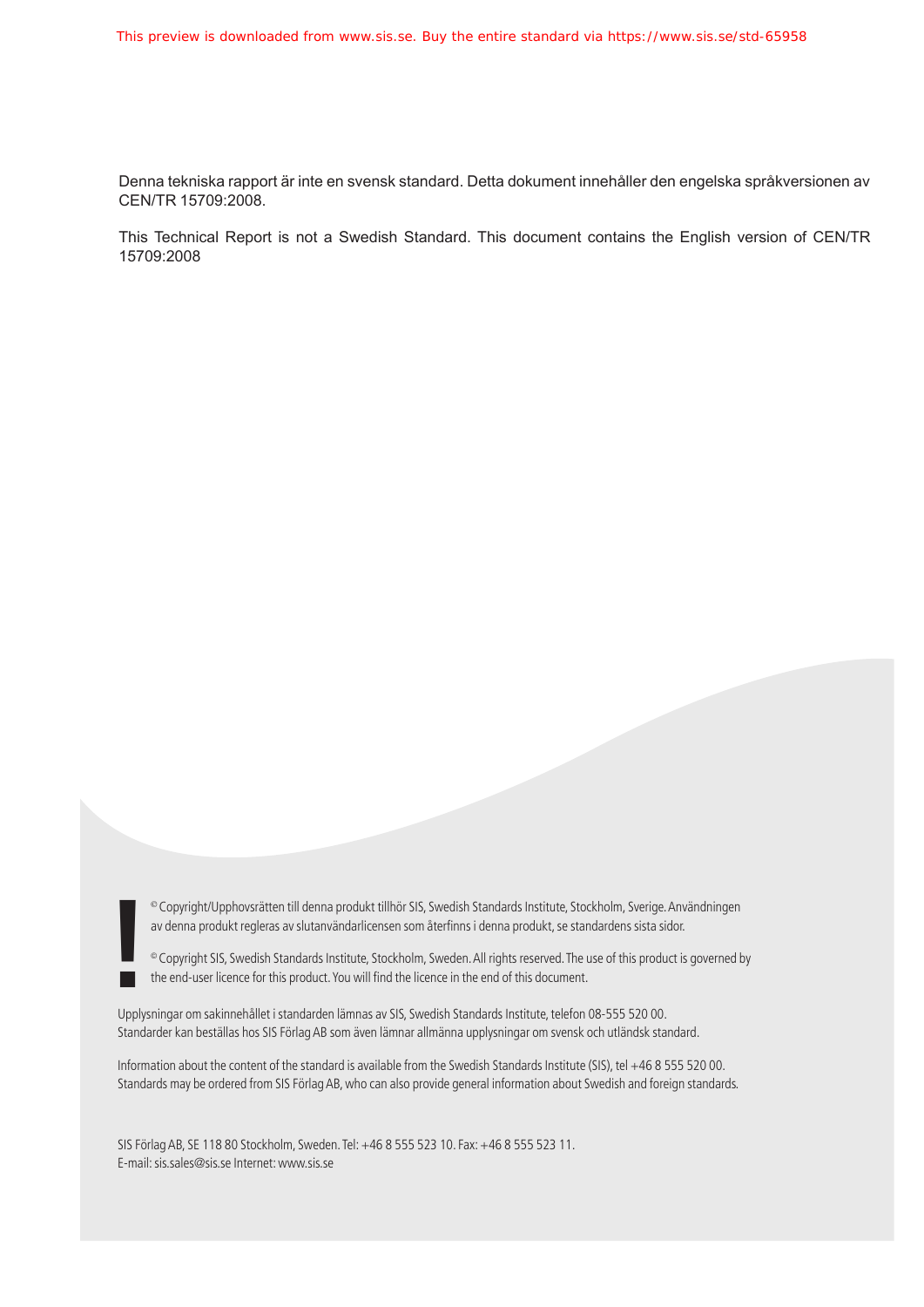This preview is downloaded from www.sis.se. Buy the entire standard via https://www.sis.se/std-65958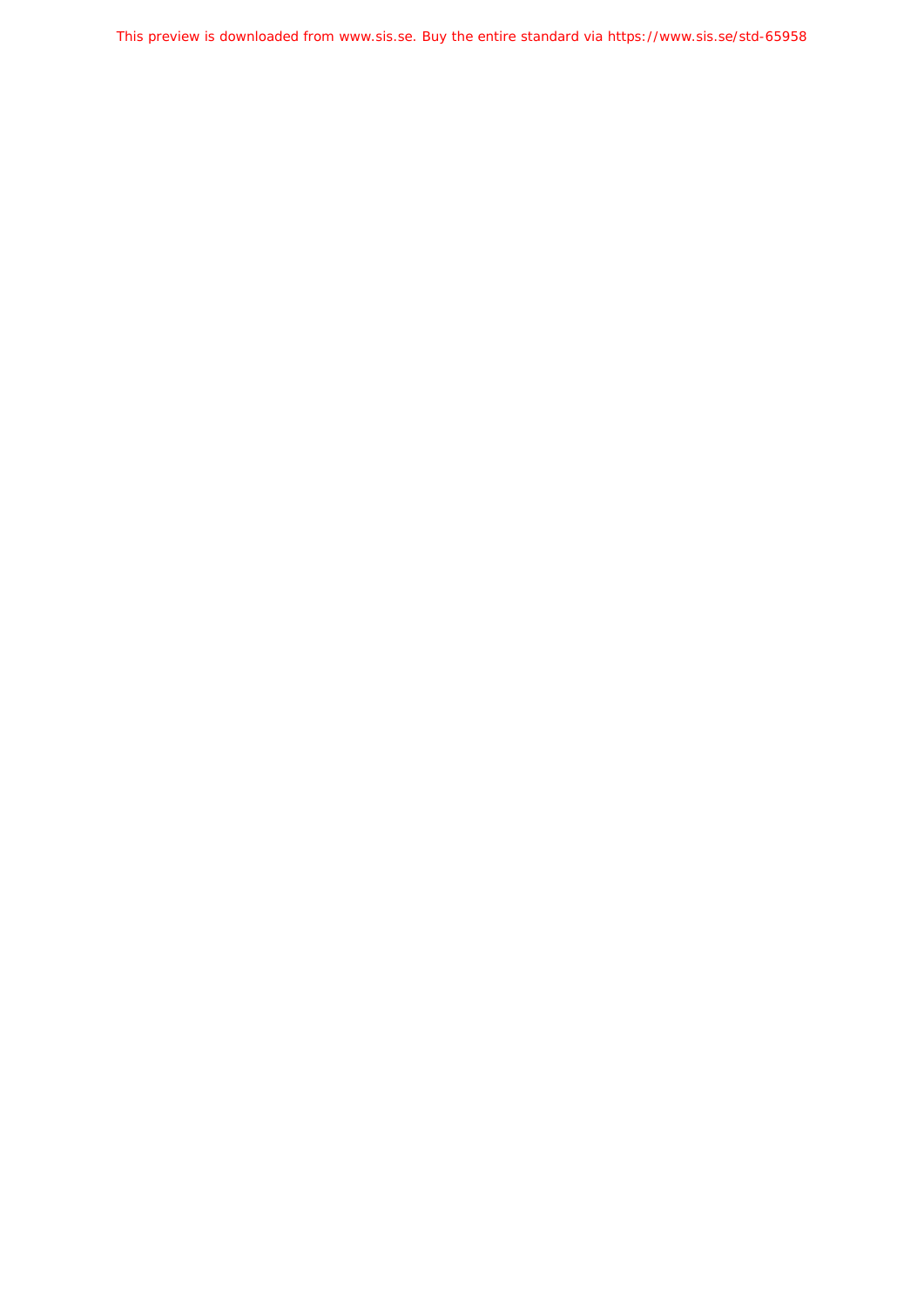### TECHNICAL REPORT RAPPORT TECHNIQUE TECHNISCHER BERICHT

### **CEN/TR 15709**

April 2008

ICS 97.140

English Version

### Hardware for furniture - Terms for slide fittings for sliding doors and roll fronts

Quincaillerie d'ameublement - Terminologie des quincailleries pour portes coulissantes et rideaux Möbelbeschläge - Begriffe von Beschlägen für Schiebetüren und Rollläden

This Technical Report was approved by CEN on 30 December 2007. It has been drawn up by the Technical Committee CEN/TC 207.

CEN members are the national standards bodies of Austria, Belgium, Bulgaria, Cyprus, Czech Republic, Denmark, Estonia, Finland, France, Germany, Greece, Hungary, Iceland, Ireland, Italy, Latvia, Lithuania, Luxembourg, Malta, Netherlands, Norway, Poland, Portugal, Romania, Slovakia, Slovenia, Spain, Sweden, Switzerland and United Kingdom.



EUROPEAN COMMITTEE FOR STANDARDIZATION COMITÉ EUROPÉEN DE NORMALISATION EUROPÄISCHES KOMITEE FÜR NORMUNG

**Management Centre: rue de Stassart, 36 B-1050 Brussels**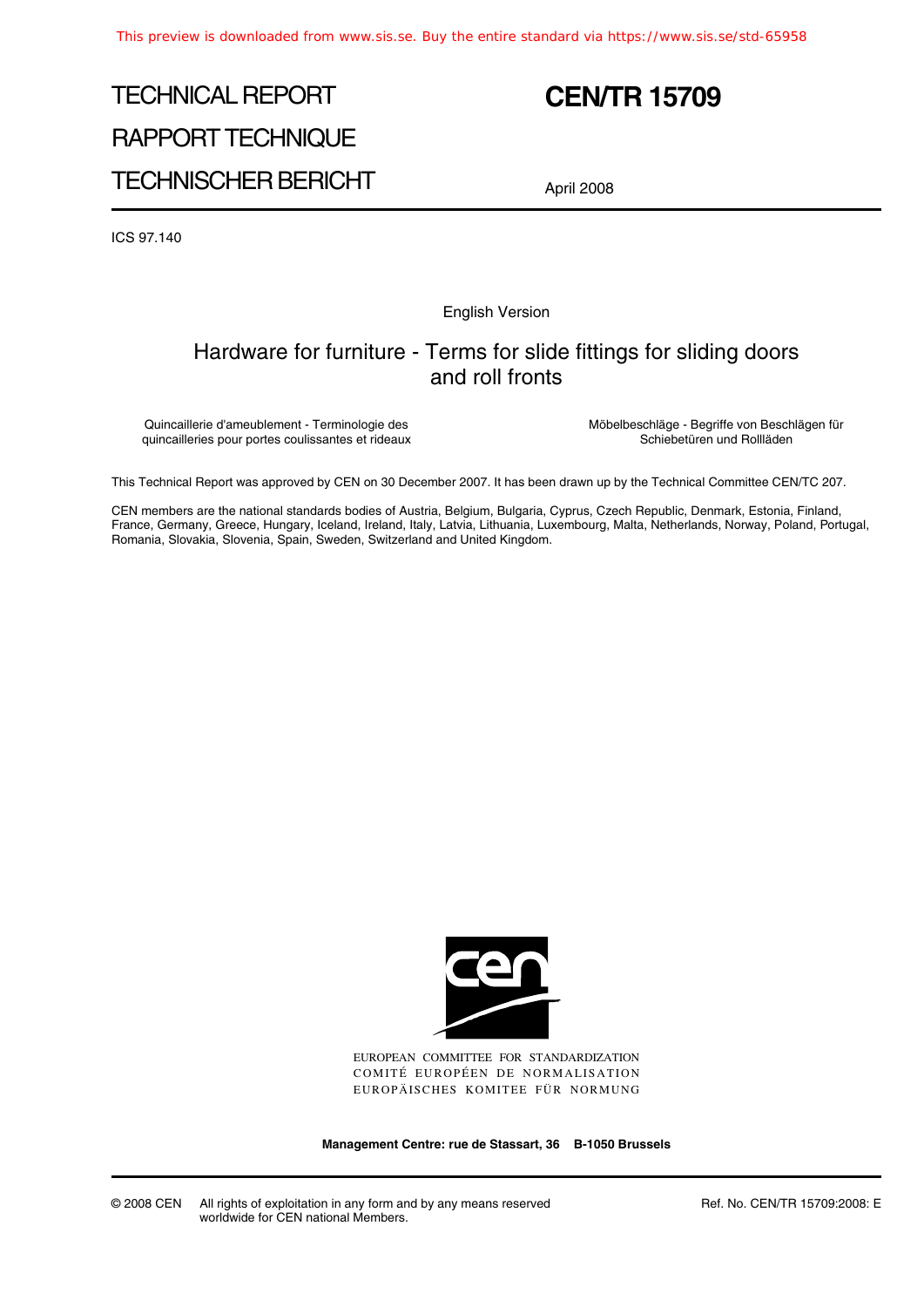### RAPPORT TECHNIQUE TECHNISCHER BERICHT TECHNICAL REPORT

### **CEN/TR 15709**

Avril 2008

ICS 97.140

Version Française

### Quincaillerie d'ameublement - Terminologie des quincailleries pour portes coulissantes et rideaux

Möbelbeschläge - Begriffe von Beschlägen für Schiebetüren und Rollläden

Hardware for furniture - Terms for slide fittings for sliding doors and roll fronts

Le présent Rapport Technique (TR) a été adopté par le CEN le 30 décembre 2007 comme norme expérimentale pour application provisoire.

Les membres du CEN sont les organismes nationaux de normalisation des pays suivants: Allemagne, Autriche, Belgique, Bulgarie, Chypre, Danemark, Espagne, Estonie, Finlande, France, Grèce, Hongrie, Irlande, Islande, Italie, Lettonie, Lituanie, Luxembourg, Malte, Norvège, Pays-Bas, Pologne, Portugal, République Tchèque, Roumanie, Royaume-Uni, Slovaquie, Slovénie, Suède et Suisse.



COMITÉ EUROPÉEN DE NORMALISATION EUROPÄISCHES KOMITEE FÜR NORMUNG EUROPEAN COMMITTEE FOR STANDARDIZATION

**Centre de Gestion: rue de Stassart, 36 B-1050 Bruxelles**

© 2008 CEN Tous droits d'exploitation sous quelque forme et de quelque manière que ce soit réservés dans le monde entier aux membres nationaux du CEN.

Réf. n° CEN/TR 15709:2008 F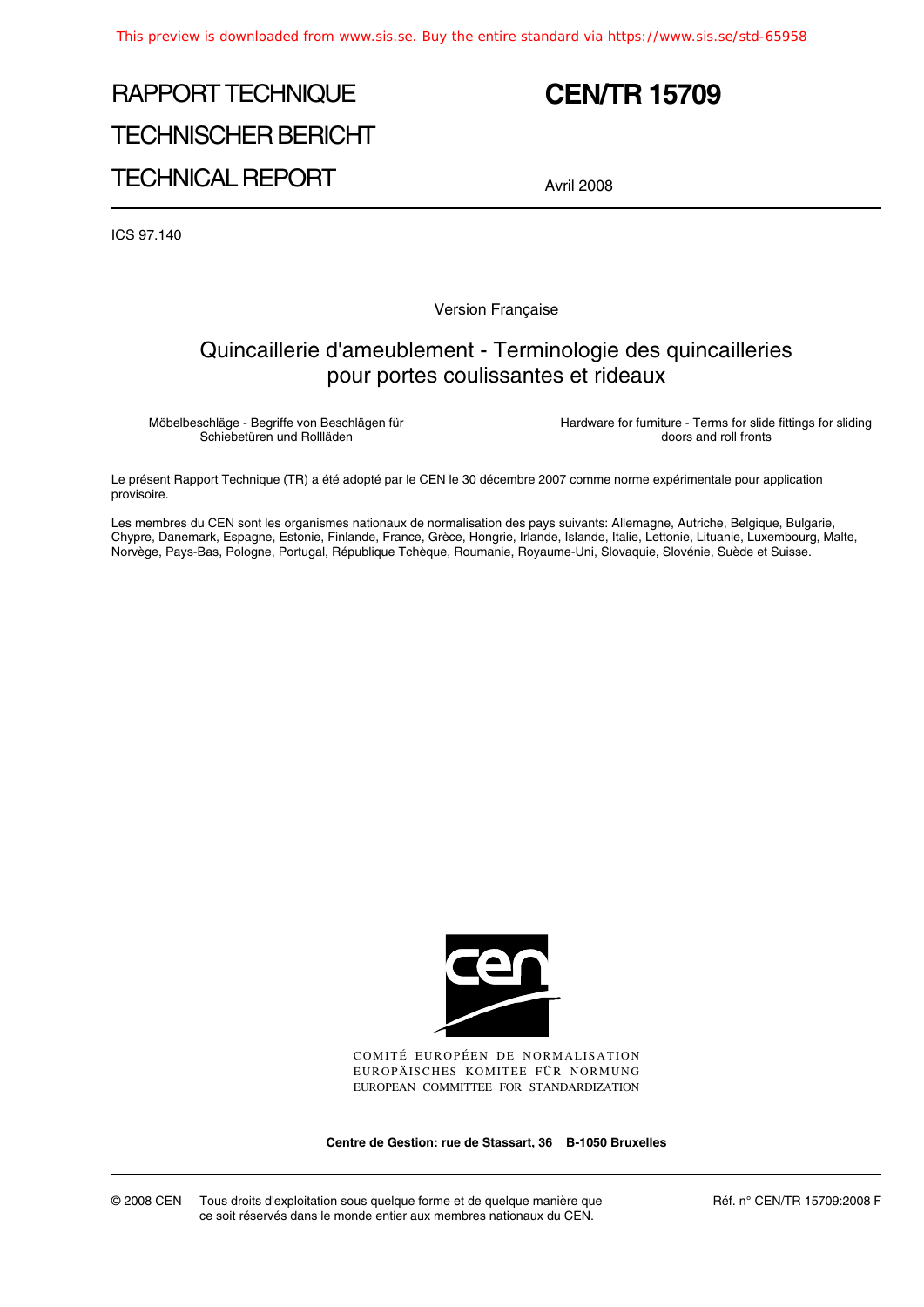### TECHNISCHER BERICHT TECHNICAL REPORT RAPPORT TECHNIQUE

**CEN/TR 15709**

April 2008

ICS 97.140

Deutsche Fassung

### Möbelbeschläge - Begriffe von Beschlägen für Schiebetüren und Rollläden

Hardware for furniture - Terms for slide fittings for sliding doors and roll fronts

Quincaillerie d'ameublement - Terminologie des quincailleries pour portes coulissantes et rideaux

Dieser Technische Bericht (TR) wurde vom CEN am 30.Dezember 2007 als eine künftige Norm zur vorläufigen Anwendung angenommen.

CEN-Mitglieder sind die nationalen Normungsinstitute von Belgien, Bulgarien, Dänemark, Deutschland, Estland, Finnland, Frankreich, Griechenland, Irland, Island, Italien, Lettland, Litauen, Luxemburg, Malta, den Niederlanden, Norwegen, Österreich, Polen, Portugal, Rumänien, Schweden, der Schweiz, der Slowakei, Slowenien, Spanien, der Tschechischen Republik, Ungarn, dem Vereinigten Königreich und Zypern.



EUROPÄISCHES KOMITEE FÜR NORMUNG EUROPEAN COMMITTEE FOR STANDARDIZATION COMITÉ EUROPÉEN DE NORMALISATION

**Management-Zentrum: rue de Stassart, 36 B-1050 Brüssel**

© 2008 CEN Alle Rechte der Verwertung, gleich in welcher Form und in welchem Verfahren, sind weltweit den nationalen Mitgliedern von CEN vorbehalten. Ref. Nr. CEN/TR 15709:2008 D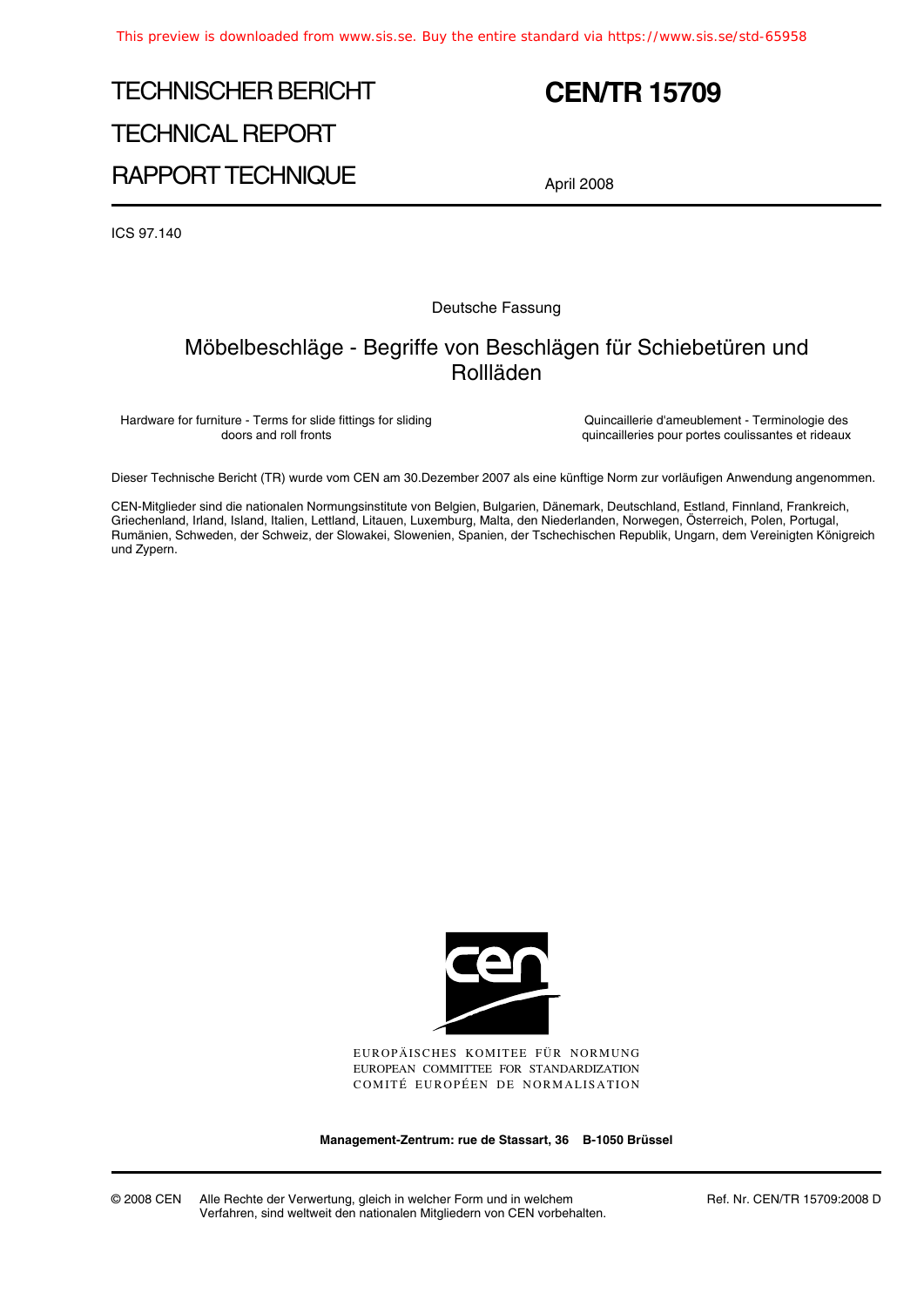### **Contents/Sommaire/Inhalt**

Page

| 1 <sup>1</sup> |  |
|----------------|--|
|                |  |
|                |  |
| $2^{\circ}$    |  |
| 2.1<br>2.2     |  |
| 2.3            |  |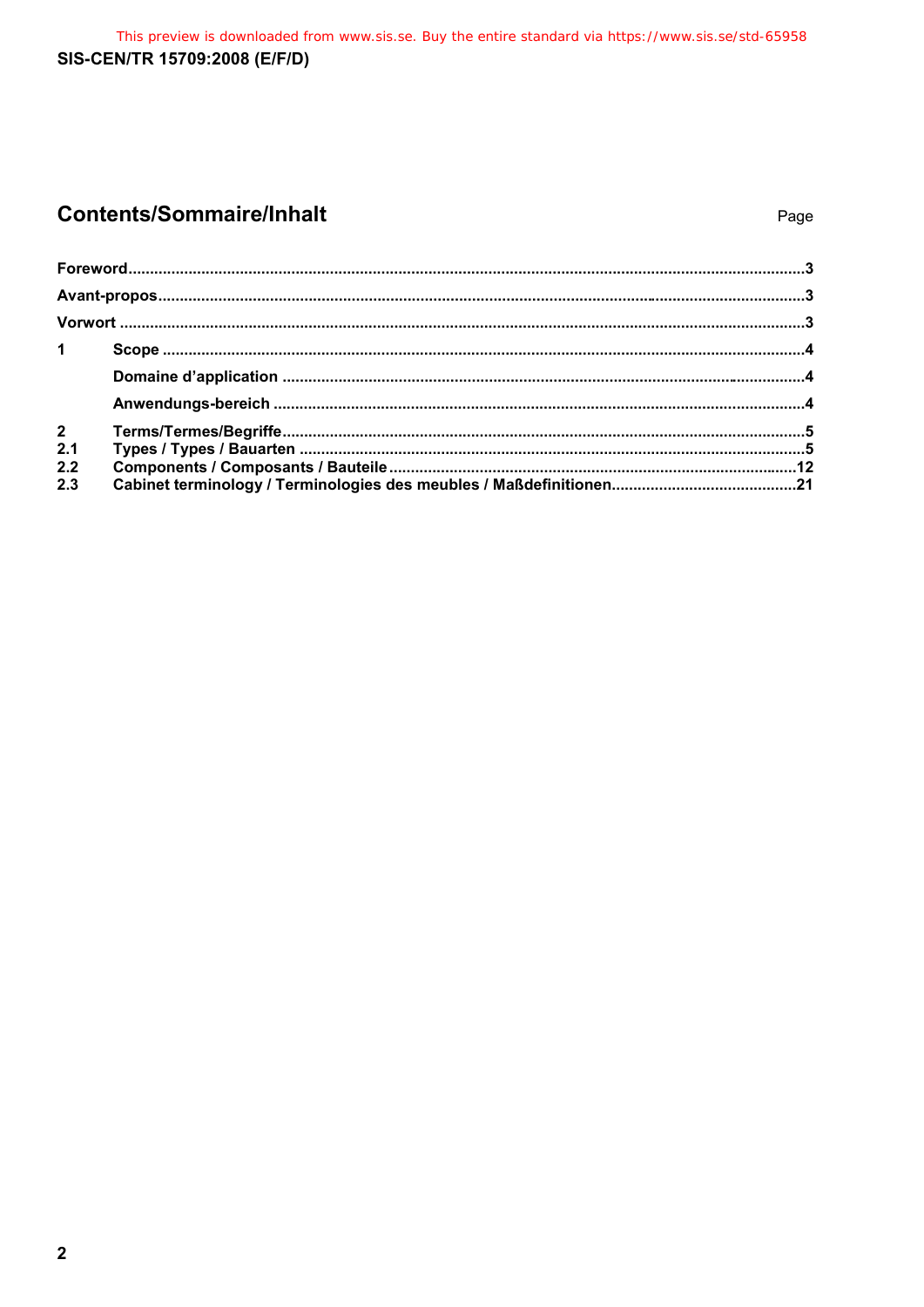Foreword

### $\overline{1}$  $\frac{1}{2}$  $\frac{1}{2}$  $\sim$

# *<u>Vonuort</u>*

| Foreword                                                                                                                                                                                                                            | Avant-propos                                                                                                                                                                                                                                                                                                                                                     | Vorwort                                                                                                                                                                                                                                        |
|-------------------------------------------------------------------------------------------------------------------------------------------------------------------------------------------------------------------------------------|------------------------------------------------------------------------------------------------------------------------------------------------------------------------------------------------------------------------------------------------------------------------------------------------------------------------------------------------------------------|------------------------------------------------------------------------------------------------------------------------------------------------------------------------------------------------------------------------------------------------|
| Furniture", the secretariat of which is held by UNI.<br>This document (CEN/TR 15709:2008) has been<br>orepared by Technical Committee CEN/TC 207                                                                                    | e présent document (CEN/TR 15709:2008) a été<br>"Meubles", dont le secrétariat est tenu par UNI.<br>laboré par le Comité Technique CEN/TC 207<br>۰ω                                                                                                                                                                                                              | Dieses Dokument (CEN/TR 15709:2008) wurde<br>Möbel" erarbeitet, dessen Sekretariat vom UNI<br>vom Technischen Komitee CEN/TC 207"<br>gehalten wird.                                                                                            |
| the elements of this document may be the subject<br>of patent rights. CEN [and/or CENELEC] shall not<br>be held responsible for identifying any or all such<br>Attention is drawn to the possibility that some of<br>patent rights. | aurait [sauraient] être tenu[s] pour responsable[s]<br>attention est appelée sur le fait que certains des<br>e ne pas avoir identifié de tels droits de propriété<br>roits analogues. Le CEN et/ou le CENELEC ne<br>objet de droits de propriété intellectuelle ou de<br>léments du présent document peuvent faire<br>t averti de leur existence.<br>ü<br>¢<br>Φ | berühren können. CEN Jund/oder CENELECI sind<br>diesbezüglichen Patentrechte zu identifizieren.<br>Es wird auf die Möglichkeit hingewiesen, dass<br>einige Texte dieses Dokuments Patentrechte<br>nicht dafür verantwortlich, einige oder alle |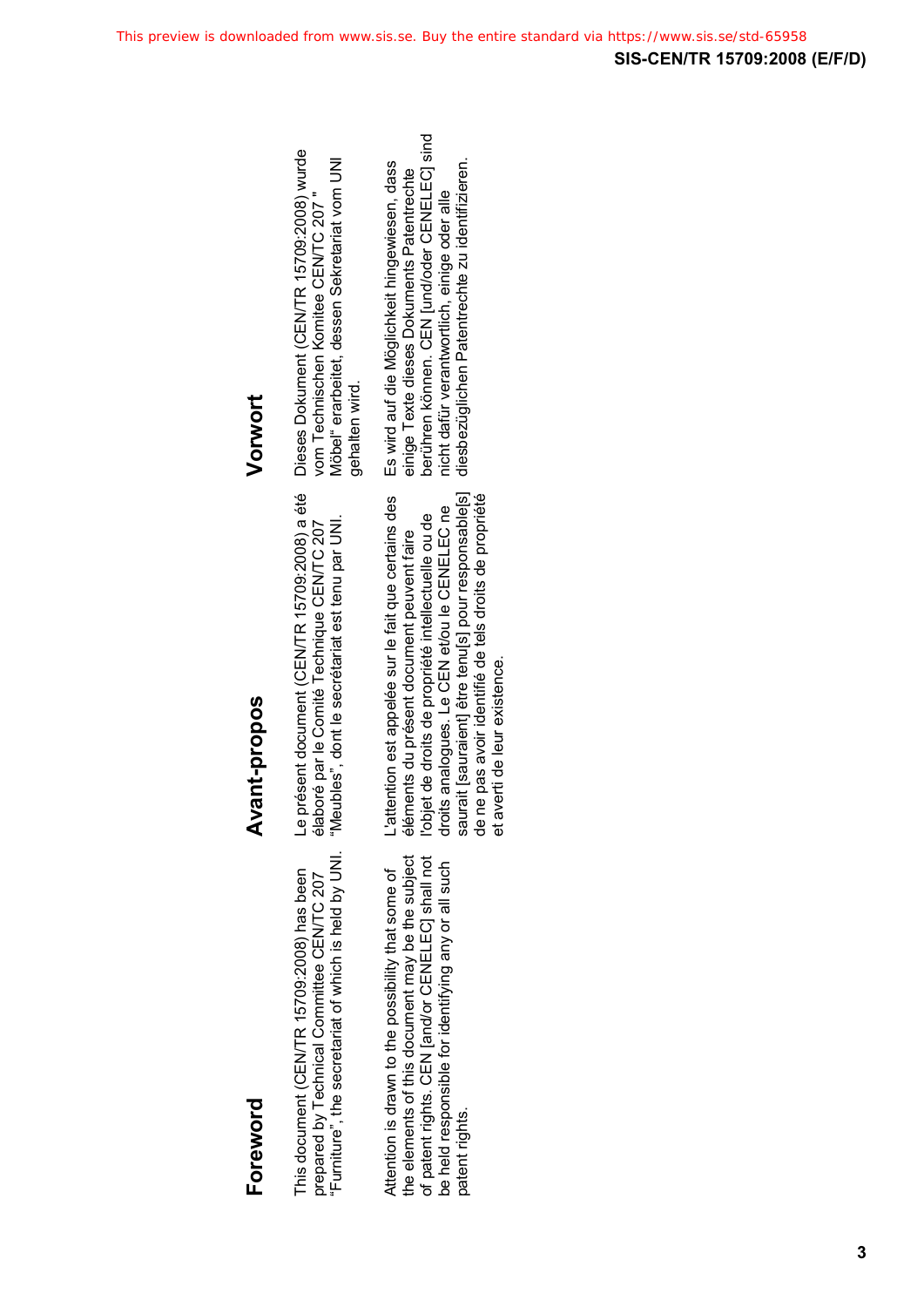| 1 Scope                                                                                                                                               | 1 Domaine d'application                                                                                                                                                | 1 Anwendungs-bereich                                                                                                                                                                                                        |
|-------------------------------------------------------------------------------------------------------------------------------------------------------|------------------------------------------------------------------------------------------------------------------------------------------------------------------------|-----------------------------------------------------------------------------------------------------------------------------------------------------------------------------------------------------------------------------|
| This European Technical Report specifies<br>terms for all types of slide fittings for sliding<br>doors and roll fronts for all fields of application. | quincaillerie pour portes coulissantes et faces Schiebetüren und Rollläden für<br>avant à cylindre quel que soit le domaine Anwendungsbereiche fest.<br>d'application. | Le présent Rapport technique européen Dieser Europäische Technische Bericht legt<br>spécifie les termes relatifs à tous les types de Begriffe für alle Arten von Beschlägen für<br>$\frac{1}{6}$                            |
| types, with the aim of facilitating comprehension<br>With the aid of figures it establishes different<br>of the technical language.                   | faciliter la compréhension du langage<br>technique.                                                                                                                    | de quincaillerie par des figures dans le but de Impen dargestellt, um das Verständnis der<br>Le présent document illustre les différents types Anhand von Bildern werden verschiedene<br>technischen Sprache zu erleichtern |